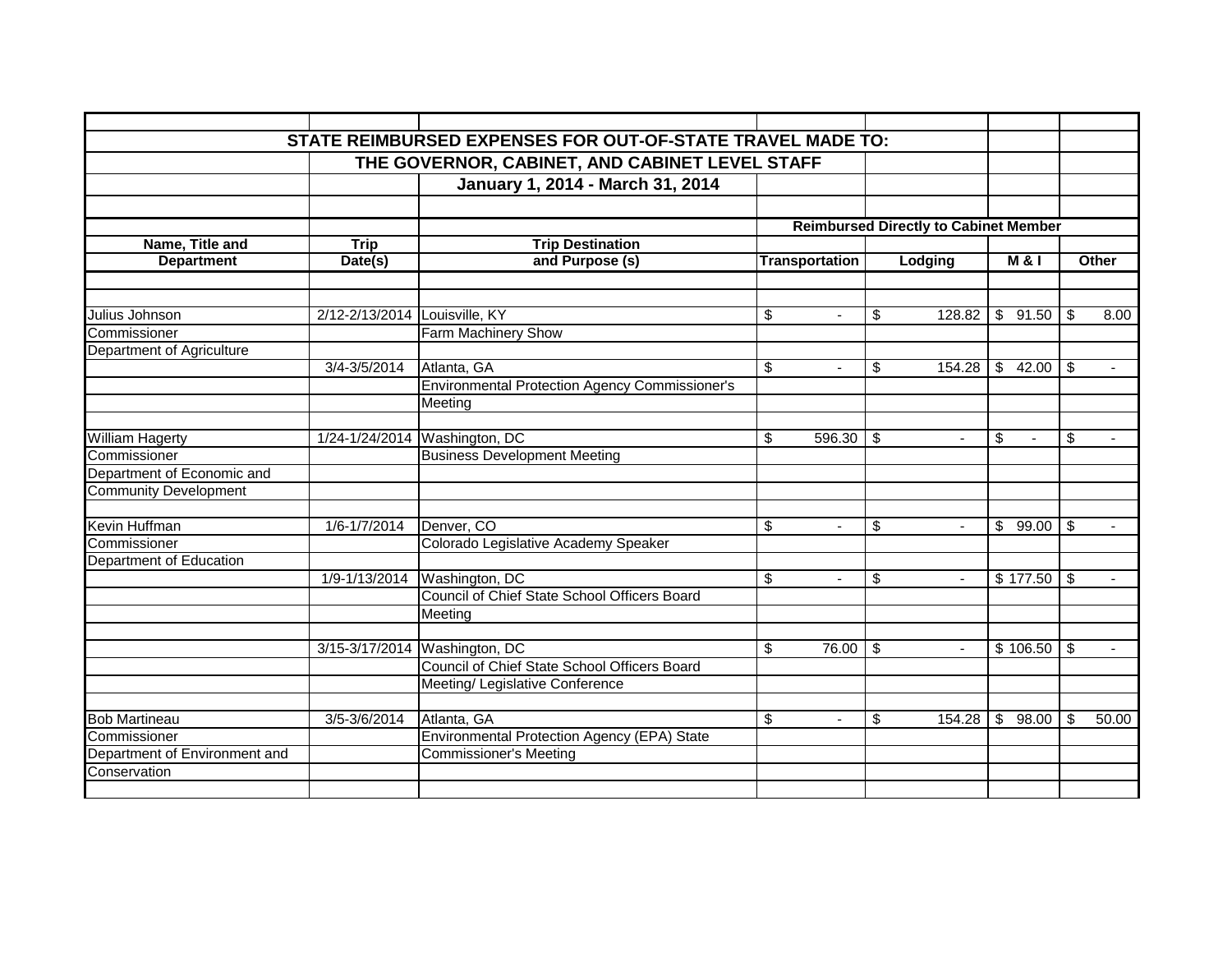|                                 |                | STATE REIMBURSED EXPENSES FOR OUT-OF-STATE TRAVEL MADE TO: |                                              |                       |    |         |                       |    |                |  |
|---------------------------------|----------------|------------------------------------------------------------|----------------------------------------------|-----------------------|----|---------|-----------------------|----|----------------|--|
|                                 |                | THE GOVERNOR, CABINET, AND CABINET LEVEL STAFF             |                                              |                       |    |         |                       |    |                |  |
|                                 |                | January 1, 2014 - March 31, 2014                           |                                              |                       |    |         |                       |    |                |  |
|                                 |                |                                                            |                                              |                       |    |         |                       |    |                |  |
|                                 |                |                                                            | <b>Reimbursed Directly to Cabinet Member</b> |                       |    |         |                       |    |                |  |
| Name, Title and                 | <b>Trip</b>    | <b>Trip Destination</b>                                    |                                              |                       |    |         |                       |    |                |  |
| <b>Department</b>               | Date(s)        | and Purpose (s)                                            |                                              | <b>Transportation</b> |    | Lodging | <b>M &amp; I</b>      |    | Other          |  |
|                                 |                |                                                            |                                              |                       |    |         |                       |    |                |  |
| Rebecca Hunter                  |                | 1/24-1/26/2014 Washington, DC                              | \$                                           | 126.43                | \$ |         | 354.96 \$177.50       | \$ |                |  |
| Commissioner                    |                | National Association of State Personnel Executives         |                                              |                       |    |         |                       |    |                |  |
| Department of Human Resources   |                | (NASPE) Meeting                                            |                                              |                       |    |         |                       |    |                |  |
| Terry M. Haston                 | 2/4-2/7/2014   | Washington, DC                                             | \$                                           | 165.59                | \$ | 515.80  | \$248.50              | \$ | 45.00          |  |
| <b>Adjutant General</b>         |                | Meeting with Congressional delegates                       |                                              |                       |    |         |                       |    |                |  |
| <b>Department of Military</b>   |                |                                                            |                                              |                       |    |         |                       |    |                |  |
|                                 |                | 2/23-2/24/2014 Washington, DC                              |                                              |                       |    |         |                       |    |                |  |
|                                 |                | Adjutants General Association of the United States         | \$                                           | $\blacksquare$        | \$ | 337.87  | \$142.00              |    | \$256.50       |  |
|                                 |                | (AGAUS) 2014 Winter Conference                             |                                              |                       |    |         |                       |    |                |  |
|                                 |                |                                                            |                                              |                       |    |         |                       |    |                |  |
| <b>Bill Gibbons</b>             |                | 3/19-3/21/2014 New Orleans, LA                             | \$                                           | 1,232.00              | \$ | 347.26  | -\$<br>$\blacksquare$ | \$ |                |  |
| Commissioner                    |                | International Association of Chiefs of Police (IACP)       |                                              |                       |    |         |                       |    |                |  |
| Department of Safety & Homeland |                | Meeting of approximately 300 state law enforcement         |                                              |                       |    |         |                       |    |                |  |
| Security                        |                | executives to share ideas, learn from others and           |                                              |                       |    |         |                       |    |                |  |
|                                 |                | build important relationships.                             |                                              |                       |    |         |                       |    |                |  |
| Susan Whitaker                  | 2/23-2/25/2014 | Charleston, WV                                             | \$                                           | 75.00                 | \$ | 419.00  | \$127.50              | \$ |                |  |
| Commissioner                    |                | <b>Travel South USA Showcase</b>                           |                                              |                       |    |         |                       |    |                |  |
| Department of Tourist           |                |                                                            |                                              |                       |    |         |                       |    |                |  |
| Development                     |                | 2/26-2/28/2014 Washington, DC                              | \$                                           | 187.00                | \$ | 421.36  | \$177.50              | \$ | $\blacksquare$ |  |
|                                 |                | U.S. Travel's Spring Board Meeting and                     |                                              |                       |    |         |                       |    |                |  |
|                                 |                | Tennessee Congressional Delegation Meeting                 |                                              |                       |    |         |                       |    |                |  |
|                                 |                |                                                            |                                              |                       |    |         |                       |    |                |  |
|                                 |                | 3/10-3/12/2014 Washington, DC                              | \$                                           | 170.00                | \$ | 707.62  | \$177.50              | \$ |                |  |
|                                 |                | <b>Civil War Trust Board Meeting</b>                       |                                              |                       |    |         |                       |    |                |  |
|                                 |                |                                                            |                                              |                       |    |         |                       |    |                |  |